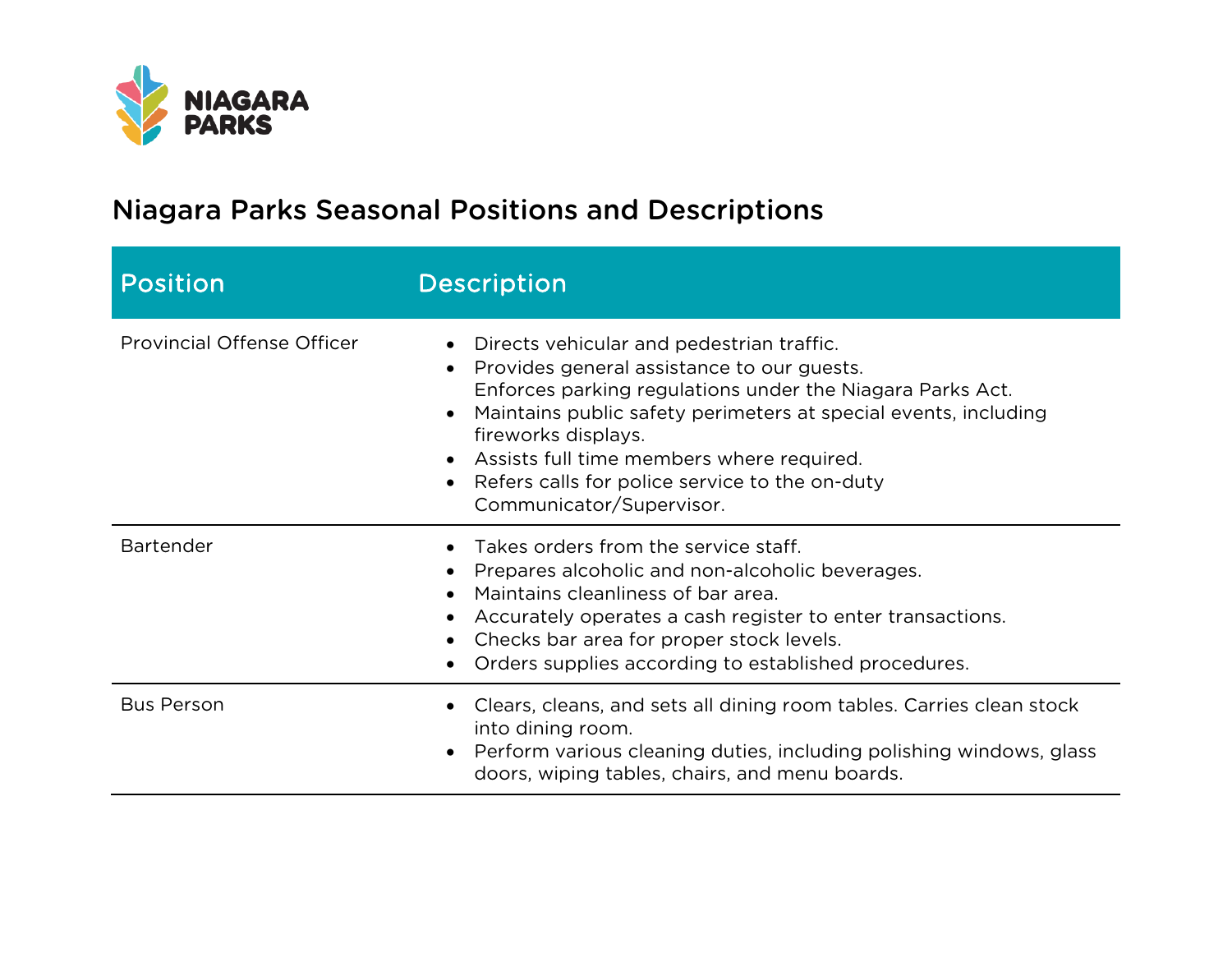

| Cook         | Uses all general cooking methods to prepare assigned meal items.<br>$\bullet$<br>Prepares and serves menu items in accordance to the kitchen<br>standard recipe files.<br>Provides group leadership for the kitchen staff.<br>Monitors all areas of the kitchen for food, quality, service, and<br>proper staffing levels.        |
|--------------|-----------------------------------------------------------------------------------------------------------------------------------------------------------------------------------------------------------------------------------------------------------------------------------------------------------------------------------|
| Counter Help | Provides guests with prompt and efficient food and beverage<br>service.<br>Ensures all equipment has been set up correctly and ready for<br>operation.<br>Communicates with kitchen staff for food requirements.<br>Assists guests with selection of meal choices and makes<br>recommendations.                                   |
| Dishwasher   | Ensures all dishes, glasses, and flatware are rinsed, washed, and<br>sanitized properly.<br>Sets up machines for operations and maintains cleanliness of all<br>$\bullet$<br>machines.<br>Maintains a clean and safe work area by sweeping and mopping<br>floors at least once a shift or when required                           |
| Host/Hostess | Greets and seats guests for the Restaurant operations of Niagara<br>$\bullet$<br>Parks.<br>Ensures guests of available seating at specific times<br>$\bullet$<br>Records special requests.<br>$\bullet$<br>Helps with planning table space.<br>$\bullet$<br>Takes phone calls and walk-in reservations.<br>Confirms reservations. |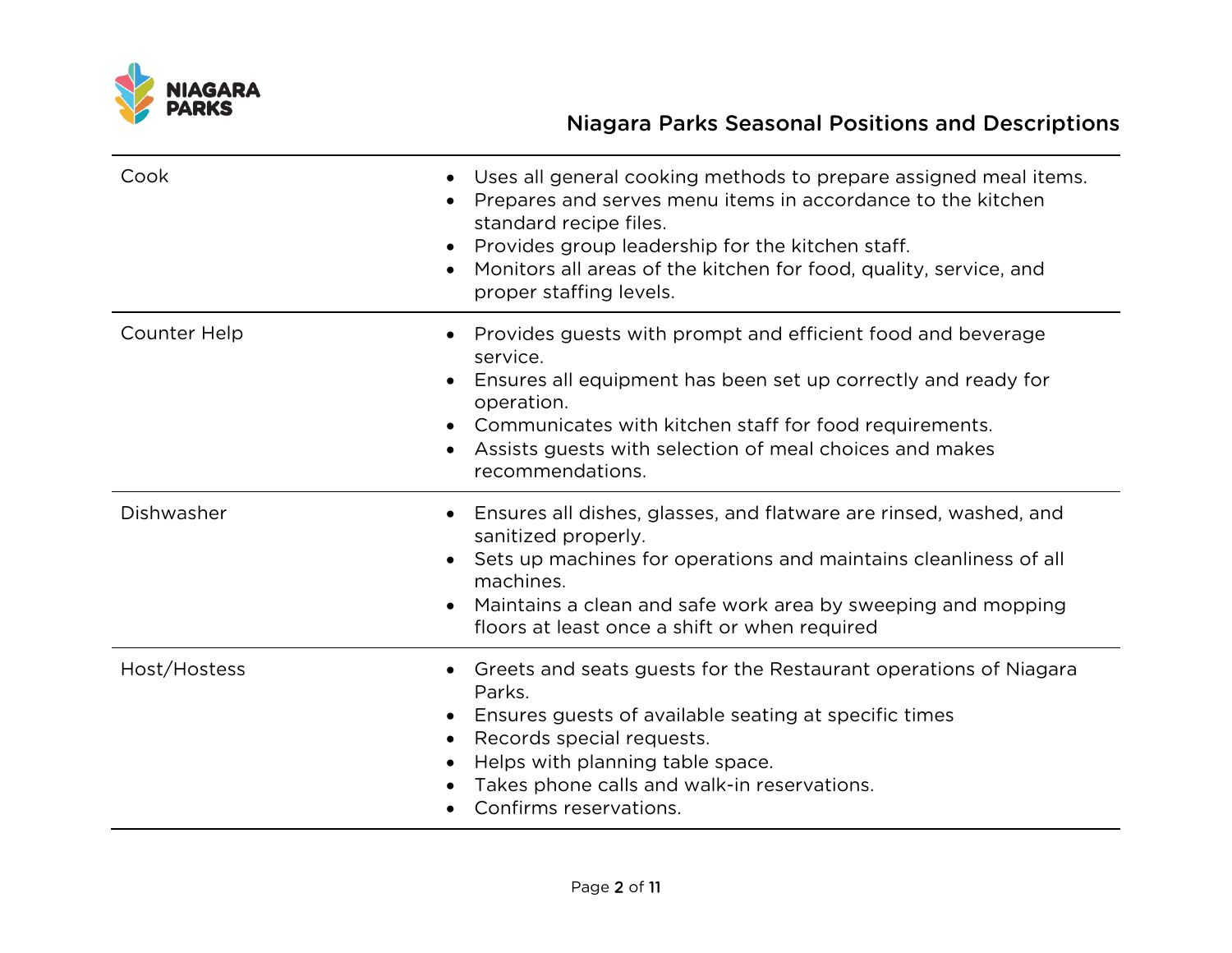

| Pantry Worker           | Washes, slices, dices, and chops fruit and vegetables.<br>Trims and slices meat, fish, and poultry.<br>Produces salads for buffet and a la carte menu items.                                                                                                                                                                                                                                                  |
|-------------------------|---------------------------------------------------------------------------------------------------------------------------------------------------------------------------------------------------------------------------------------------------------------------------------------------------------------------------------------------------------------------------------------------------------------|
| Server                  | Takes guest orders and provides food and beverage suggestions to<br>guests.<br>Enters orders in an accurate and efficient manner by using the POS<br>system.<br>Issues guests their meal check and collects payment.<br>Clears, cleans, and resets tables in support of team members.                                                                                                                         |
| <b>Short Order Cook</b> | Prepares fast food items for guests.<br>Performs various preparation activities (i.e. precooking various fast<br>food items, preparing salads).<br>Ensures all kitchen equipment is clean and sanitized.<br>Restocks items into the fridge and freezer.<br>Baking, making pizza, and using grills and fryers.                                                                                                 |
| Car Loader              | Collects Aero Car tickets and ensures all gates are closed and<br>locked.<br>• Travels on the Aero Car with passengers.<br>Shares important facts relating to Niagara Falls.<br>Responsibly ensures the safety of passengers when riding on the<br>Aero Car.<br>Participates in testing equipment including microphones and walkie<br>talkies.<br>Assists the Aero Car Operator by reporting weather changes. |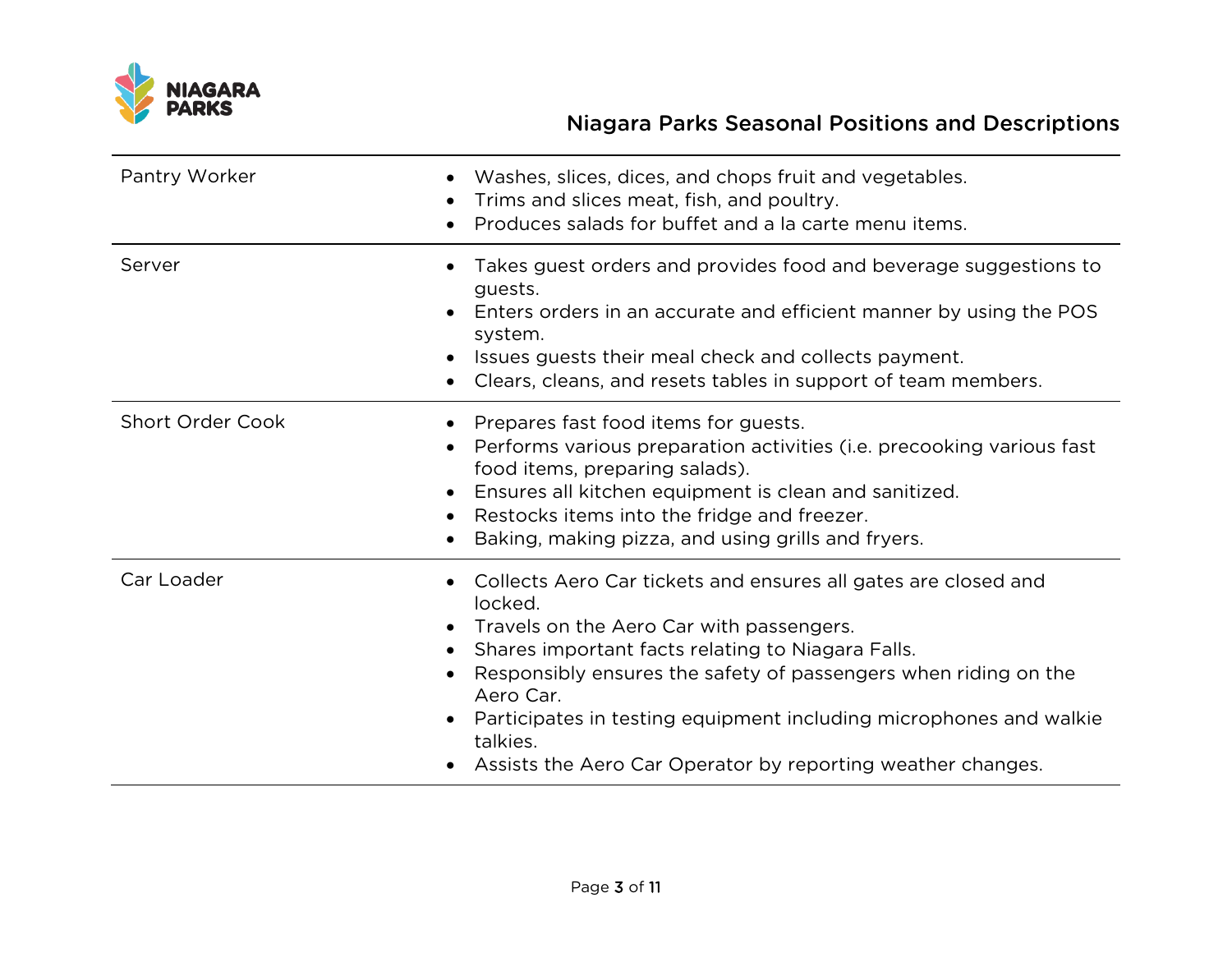

| <b>Elevator Operator</b>            | Operates elevators and ensures specific load limits are not<br>exceeded.<br>Delivers speech about the attraction and answers guests' questions.<br>Ensures individuals are in the proper lines.<br>Distributes raincoats to guests.                                                                                                      |
|-------------------------------------|------------------------------------------------------------------------------------------------------------------------------------------------------------------------------------------------------------------------------------------------------------------------------------------------------------------------------------------|
| <b>Guide Butterfly Conservatory</b> | Develops and provides educational programming and<br>demonstrations for the general public, school groups, and<br>professionals.<br>• Controls and maintains public traffic through the conservatory<br>auditorium and preservation space.<br>Provides guests with accurate information relating to the contents<br>of the conservatory. |
| <b>Sales Clerk</b>                  | Accurately operates a cash register system to enter transactions<br>and all related paperwork.<br>Assists guests with retail merchandise.<br>Assists with various cleaning duties.<br>Ensures display units in store are stocked and organized.                                                                                          |
| Stock Clerk/Receiver                | Receives shipments of supplies and retail merchandise.<br>Ensures shipments received are correct, checking invoices and<br>packing slips received.<br>• Stocks retail merchandise.<br>Prepares and conducts inventory counts, and counts and re-tickets<br>merchandise according to established procedures.                              |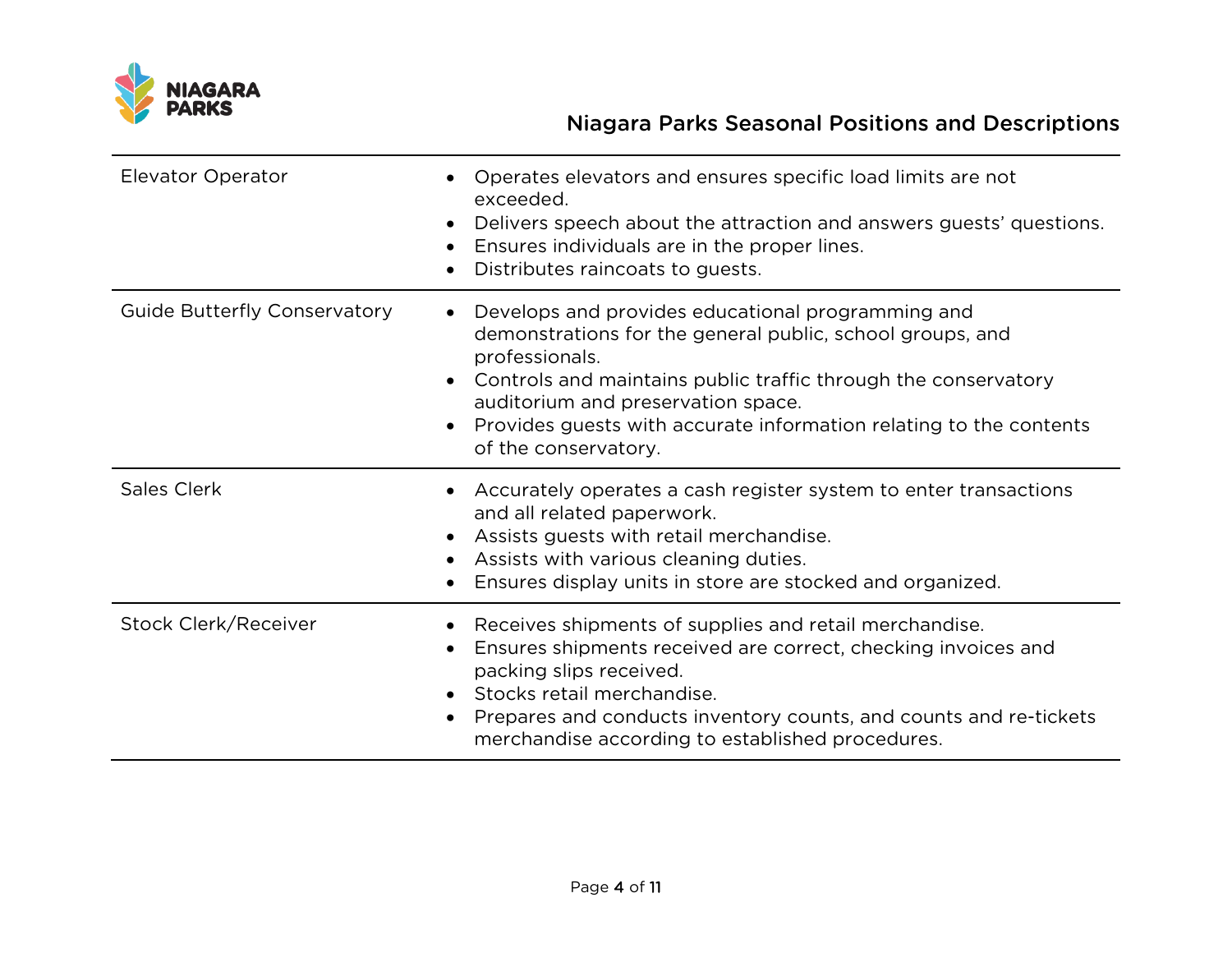

| <b>Welcome Centre Attendant</b> | Operates ticket register and sells Niagara Parks Passes and WEGO<br>bus passes.<br>Assists with group reservations.<br>$\bullet$<br>Answers guests' questions.<br>Acts as a second language interpreter for guests.<br>Provides information and daily updates regarding the attractions<br>and events of Niagara Parks.                                                                                                                                     |
|---------------------------------|-------------------------------------------------------------------------------------------------------------------------------------------------------------------------------------------------------------------------------------------------------------------------------------------------------------------------------------------------------------------------------------------------------------------------------------------------------------|
| Ambassador                      | Meets and greets guests and tour bus groups.<br>$\bullet$<br>Assists guests by giving directions, Niagara Parks information to<br>guests.<br>Performs Ambassador's work in the parking lots, Falls Incline, Bus<br>Management and WEGO Transportation System.                                                                                                                                                                                               |
| <b>Bus Driver</b>               | Safely operates the buses complying with all policies, procedures,<br>$\bullet$<br>and guidelines of the WEGO Transportation System.<br>Performs a daily bus pre-trip inspection.<br>$\bullet$<br>Maintains awareness of vehicle conditions (ex. Gauges, lights).<br>Provides excellent guest service and Niagara Parks information to<br>guests.<br>• BZ or CZ license is required.<br>Attach recent driver's abstract with your profile to be considered. |
| <b>Bus Cleaner</b>              | • Washes and polishes the exterior of the WEGO buses.<br>Vacuums all carpets and cleans all windows, shampoos carpets,<br>$\bullet$<br>removes seats, and washes ceilings.<br>Drives buses from the garage to the wash and/or fuel bays.<br>$\bullet$<br>G2 or G level driver's license is required.                                                                                                                                                        |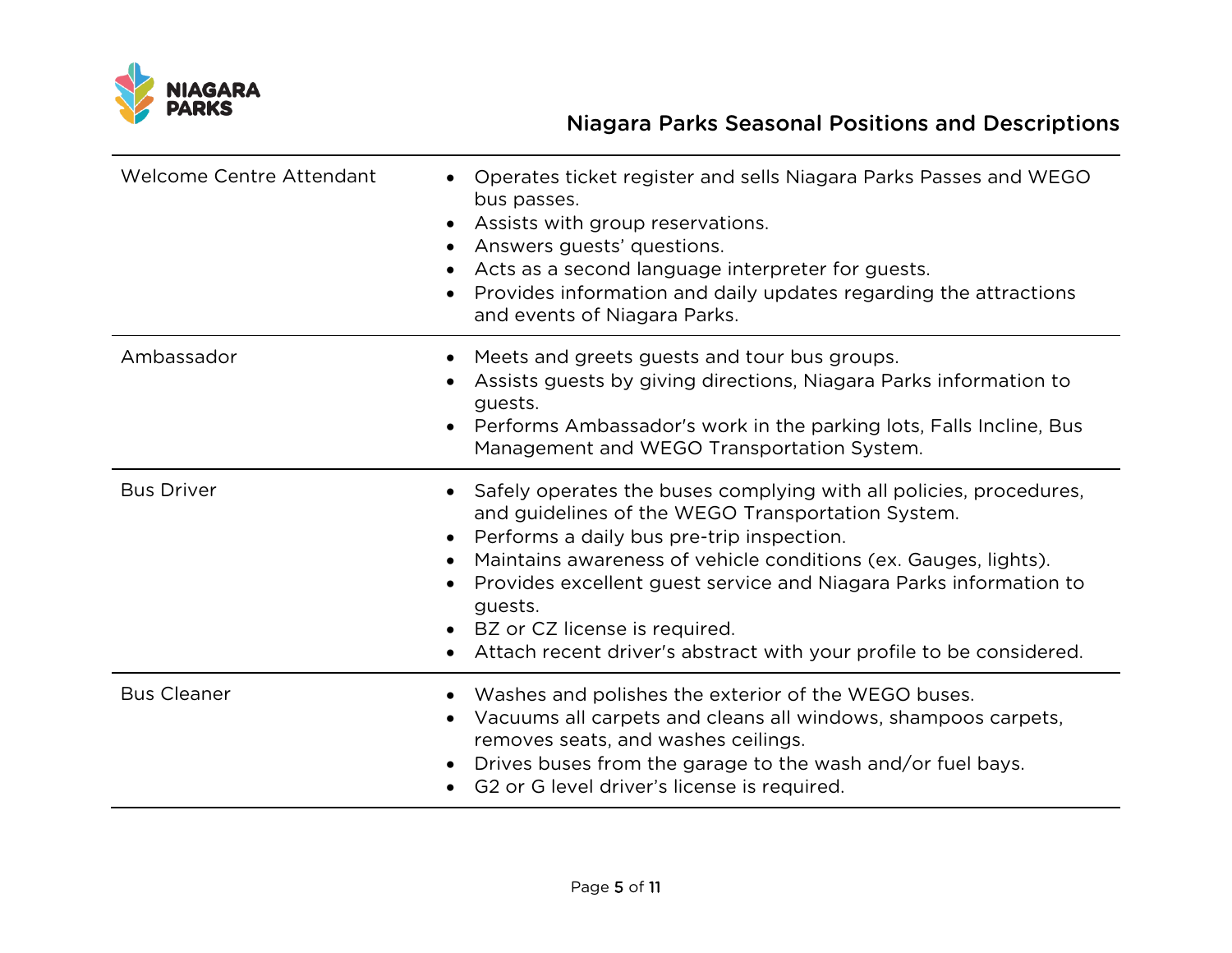

| Gardener (Certified)              | Prepares the gardens for planting through rototilling, levelling,<br>$\bullet$<br>fertilizing, weeding, and edging flower beds.<br>Removes and dispenses annuals.<br>$\bullet$<br>Sprays pesticides to control pests and diseases, plants, trims,<br>$\bullet$<br>prunes.<br>Labels trees and shrubs.<br>$\bullet$<br>Operates power equipment and trucks as required.<br>Will be working outside or in a greenhouse.                                                                                    |
|-----------------------------------|----------------------------------------------------------------------------------------------------------------------------------------------------------------------------------------------------------------------------------------------------------------------------------------------------------------------------------------------------------------------------------------------------------------------------------------------------------------------------------------------------------|
| Labourer<br>(Parks & Engineering) | <b>Engineering Deptartment:</b><br>Climbing ladders, dig ditches, pick up and transports materials<br>to job sites.<br>o Operates hand/power tools as required.<br>o Loads, unloads materials as requested.<br>o Washes and cleans vehicles and/or equipment<br>• Parks Department:<br>Maintains grounds along the parkway and gardens, using lawn<br>$\circ$<br>mowers, roto-tillers, leaf blowers, trimmers, etc.<br>o Loads and unloads equipment.<br>o Assists gardeners with a variety of projects. |
| Labourer/Driver                   | Maintains grounds and transports materials to job sites.<br>Assists gardeners with a variety of projects.<br>Drives vehicles such as trucks and tractors, RTVs, Gators, and<br>Workman MDs.                                                                                                                                                                                                                                                                                                              |
| <b>Naturalist</b>                 | Takes guests on guided tours through the Niagara Glen area.<br>$\bullet$<br>Has general knowledge of the area, plants and trees.<br>Assists with bouldering.                                                                                                                                                                                                                                                                                                                                             |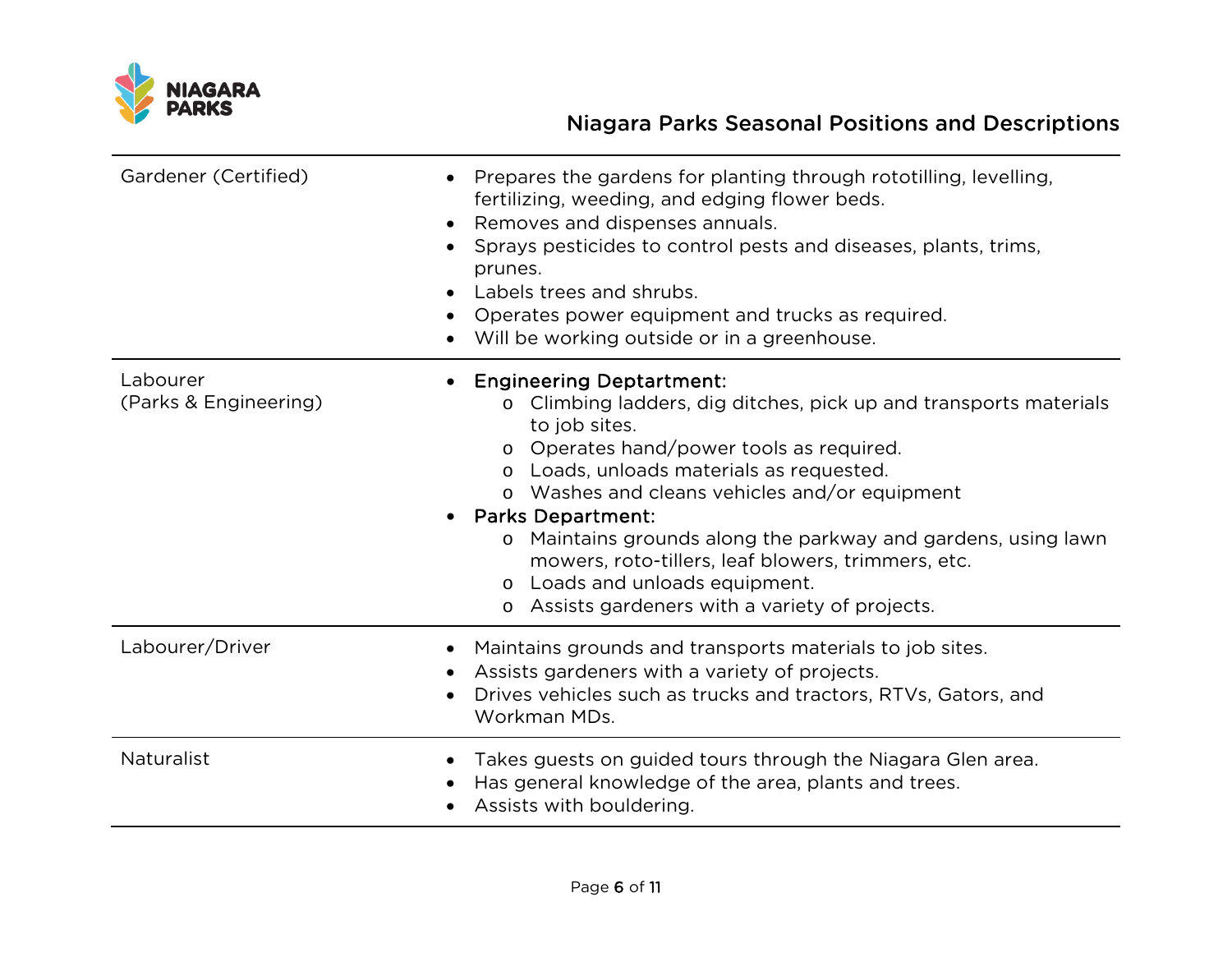

| Golf Cart/Driving Range<br>Attendant | Keeps cart staging area clean and tidy.<br>Cleans and restocks carts for rental as appropriate based on<br>business levels.<br>• Charges carts.<br>Closes cart building.                                                                                                                                                                                                                                                                                  |
|--------------------------------------|-----------------------------------------------------------------------------------------------------------------------------------------------------------------------------------------------------------------------------------------------------------------------------------------------------------------------------------------------------------------------------------------------------------------------------------------------------------|
| <b>Golf Shop Attendant</b>           | Greets golfers.<br>$\bullet$<br>Sells green fee tickets.<br>Operates a cash register.<br>Assists guests with purchases and merchandising.                                                                                                                                                                                                                                                                                                                 |
| <b>Grounds Maintenance</b>           | Performs a variety of tasks to maintain the golf course conditions<br>for the guest.<br>• Tasks involved include but are not limited to manual labour tasks.<br>Mowing playing surfaces, raking sand traps, changing hole locations,<br>$\bullet$<br>etc.                                                                                                                                                                                                 |
| Ranger/Starter                       | Organizes different teams and start times.<br>Receives tickets for green fees.<br>$\bullet$<br>Assigns golf carts, rental clubs, and pull carts to players.<br>Assists the cart attendant with washing and recharging the golf<br>carts.<br>Maintains continuous play by keeping golfers moving.<br>Keeps golf carts on course and watches for delays.<br>Works directly with the Starter on back-up and start-times (on-<br>course guest service agent). |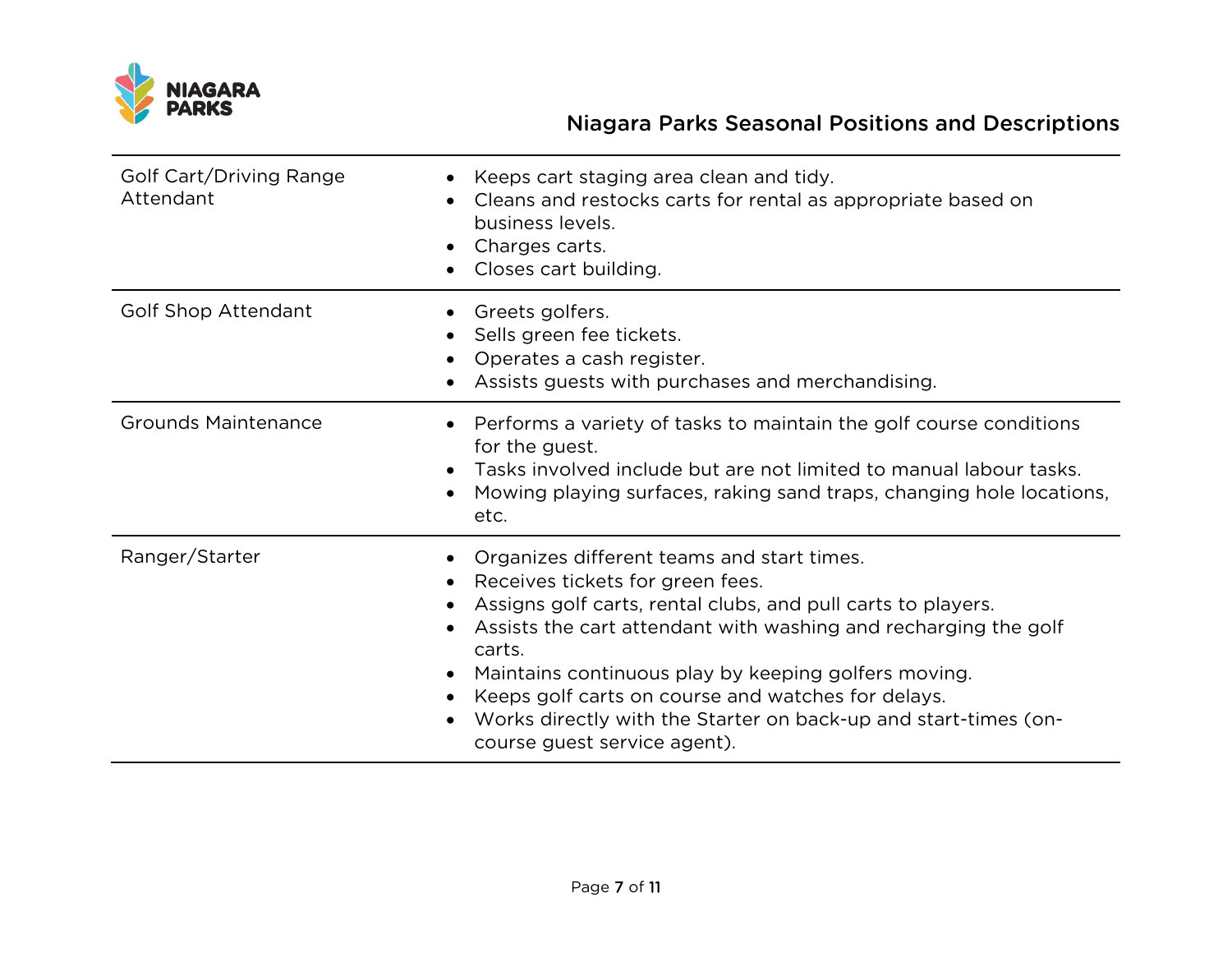

| Historic Interpreter     | Understands and communicates the historical significance of the<br>site to guests.<br>Conducts guided tours which include detailed accounts relating to<br>the site.<br>Monitors the building, displays, and artifacts.                                                                                                                                                                                                                                                                                                                                                                                                                                                                                                                                                                                                                                                                                                                                                                                                                                                                                                                                                             |
|--------------------------|-------------------------------------------------------------------------------------------------------------------------------------------------------------------------------------------------------------------------------------------------------------------------------------------------------------------------------------------------------------------------------------------------------------------------------------------------------------------------------------------------------------------------------------------------------------------------------------------------------------------------------------------------------------------------------------------------------------------------------------------------------------------------------------------------------------------------------------------------------------------------------------------------------------------------------------------------------------------------------------------------------------------------------------------------------------------------------------------------------------------------------------------------------------------------------------|
| <b>Cashier Positions</b> | <b>Culinary:</b> Operates a cash register to enter guests' bills, provides<br>guests with prompt and efficient food and beverage service, assists<br>guests with selection of meal choices, and performs various bus help<br>duties, as required. Works on ice cream carts or quick service<br>locations. Other duties as assigned<br><b>Retail &amp; Attractions:</b> Sells tickets for Niagara Parks attractions to<br>guests using a cash register system, follows procedures for money<br>handling, time ticketing, group rates, take reservations and answer<br>telephones. Other duties as assigned<br>Heritage: Operates video presentations, answers phone calls and<br>takes messages as required, provides guests with prompt and<br>efficient food and beverage service, and provides guests with<br>information regarding the site's programs and other NPC<br>attractions. Other duties as assigned<br>Transportation: Sells parking tickets to guests, opens and closes<br>parking lots and controls traffic as it enters and exits the parking<br>lots, closes cash registers, performs cash audits, and completes<br>mandatory paperwork. Other duties as assigned. |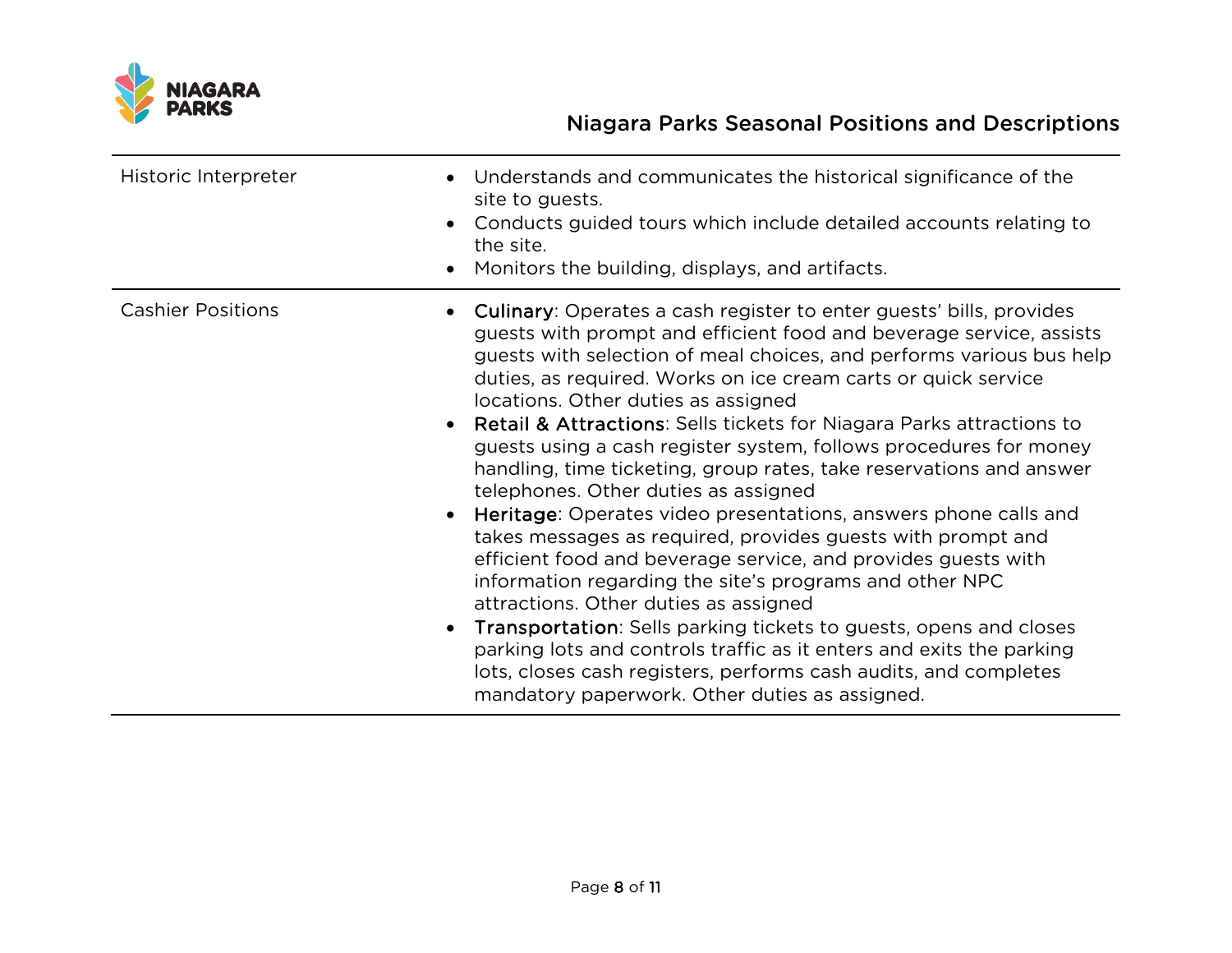

| Office Help          | Prepares and distributes emails and general correspondence, letters<br>and memos.<br>Maintains a variety of manual and computerized files and records.<br>Answers telephone calls from the public and staff.<br>Responds to inquiries and takes messages as necessary.<br>Photocopies and distributes memos and reports. |
|----------------------|--------------------------------------------------------------------------------------------------------------------------------------------------------------------------------------------------------------------------------------------------------------------------------------------------------------------------|
| Janitor              | Provides cleaning and maintenance services.<br>Sweeping, mopping, disinfecting, and polishing the floors.<br>Cleaning toilets, mirrors, and windows.<br>Dusts furniture and vacuums carpets.<br>Collects, sorts, and bundles material for recycling.                                                                     |
| Night Janitor        | Provides cleaning and maintenance services.<br>Sweeping, mopping, disinfecting, and polishing the floors.<br>Cleaning toilets, mirrors, and windows.<br>Dusts furniture and vacuums carpets.<br>Collects, sorts, and bundles material for recycling.                                                                     |
| <b>Litter Picker</b> | Keeps the grounds of assigned areas free from litter.<br>Properly picks up and disposes of all litter.<br>Empties garbage containers.<br>Responsible for reporting any vandalism or any non-routine matters<br>of the grounds to the Parks supervisor.                                                                   |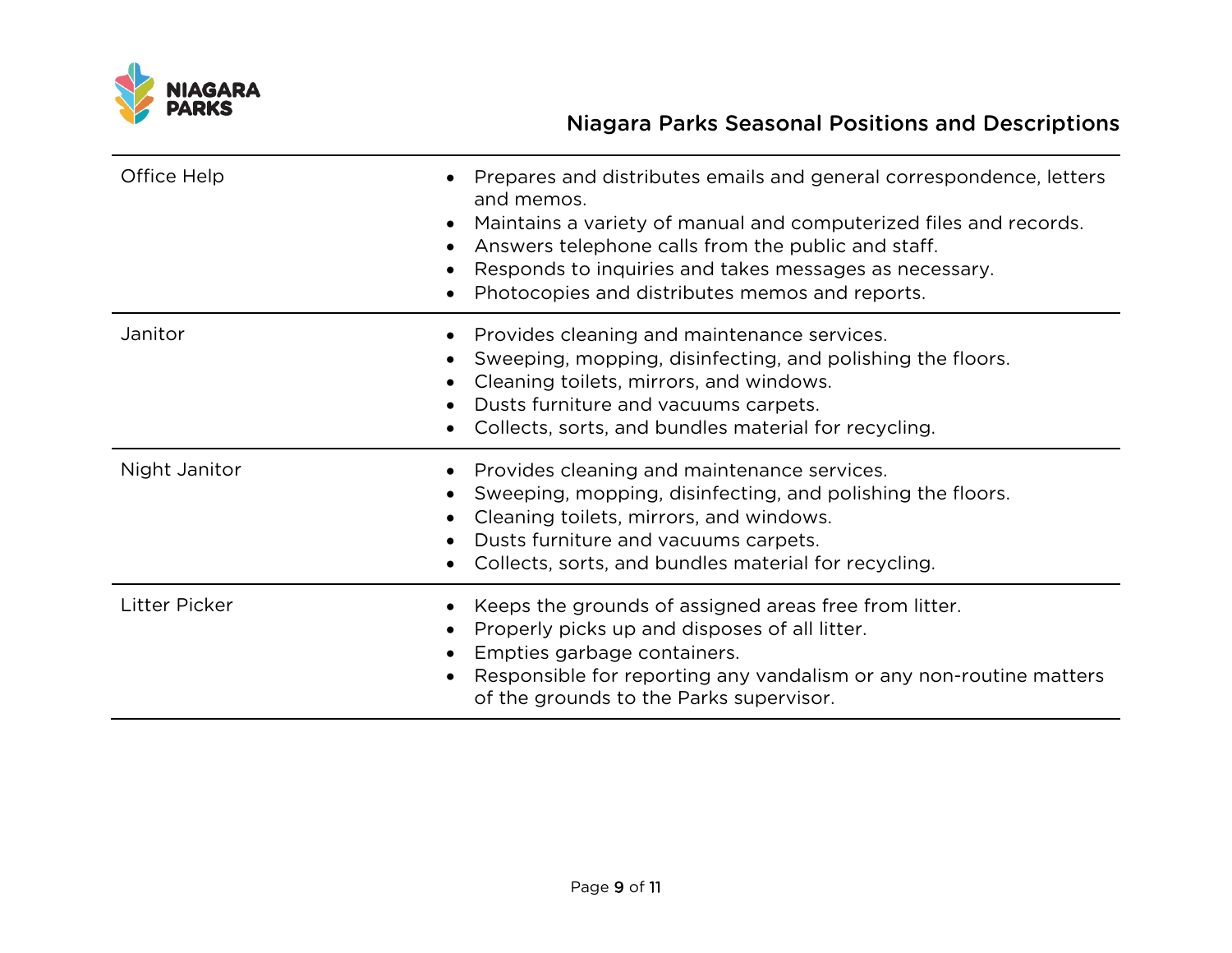

| Washroom Attendant                 | Keeps assigned washrooms clean and sanitized<br>Empties waste receptacles and disposes of waste properly.<br>Assists with maintaining the areas in the vicinity of the washroom<br>free of litter and debris.<br>Washes washroom walls, stalls, floors, fixtures, mirrors, and<br>windows.                                                                                                                                       |
|------------------------------------|----------------------------------------------------------------------------------------------------------------------------------------------------------------------------------------------------------------------------------------------------------------------------------------------------------------------------------------------------------------------------------------------------------------------------------|
| Supervisor/Culinary                | Supervises and maintains schedules for all staff including bargaining<br>unit and students.<br>• Assigns tasks.<br>Monitors and evaluates staff.<br>Communicates and coordinates with the kitchen and guests to<br>ensure quality of meals and service of operations meets/exceeds<br>acceptable standards.<br>• Assists in all areas of kitchen and restaurant operations as needed.<br>Job duties will vary based on location. |
| Supervisor/Retail &<br>Attractions | Provides guidance and support to maintain a high level of guest<br>service and ensures NPC standards are achieved for the retail and<br>attraction operations. Supervises both unionized and non-unionized<br>employees in a high-volume environment.<br>Monitors and records data with respect to sales productivity/labour<br>costs, sales revenues, and inventory control.<br>Job duties will vary based on location.         |
| Apprentice                         | Apprenticeships for the skill trades are offered through recognized<br>programs from the Ministry of Training, Colleges and University. Please<br>specify in your application the type of skilled trades you are interested in.                                                                                                                                                                                                  |